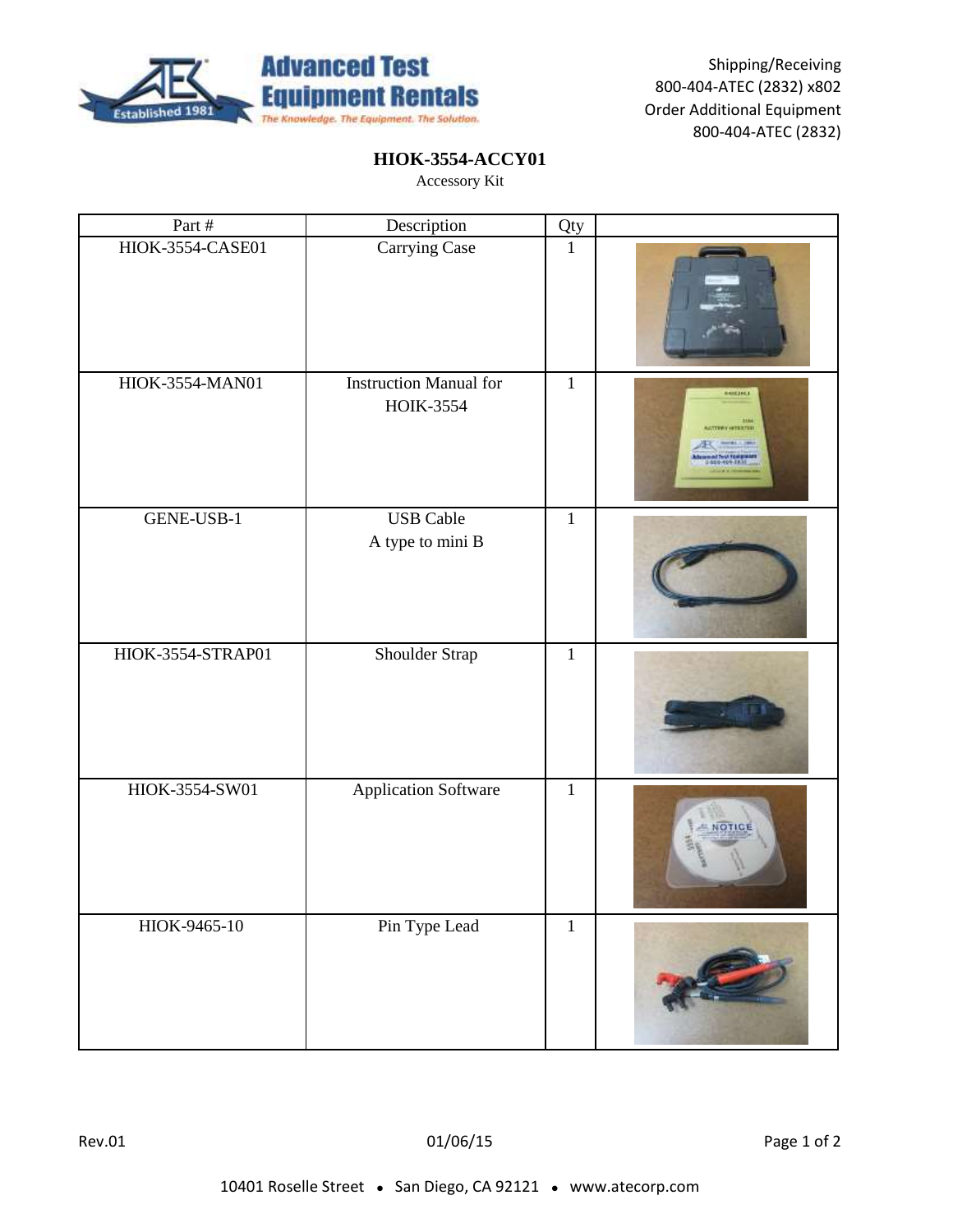

## **HIOK-3554-ACCY01**

| Part #                  | Description          | Qty            |  |
|-------------------------|----------------------|----------------|--|
| HIOK-9465-10-COV01      | Lead Cover           | $\overline{2}$ |  |
| <b>GENE-BATT-ALK-AA</b> | Alkaline Battery, AA | $\overline{8}$ |  |
| HIOK-3554-BATT-COV01    | <b>Battery Cover</b> | $\mathbf 1$    |  |
|                         |                      |                |  |
|                         |                      |                |  |
|                         |                      |                |  |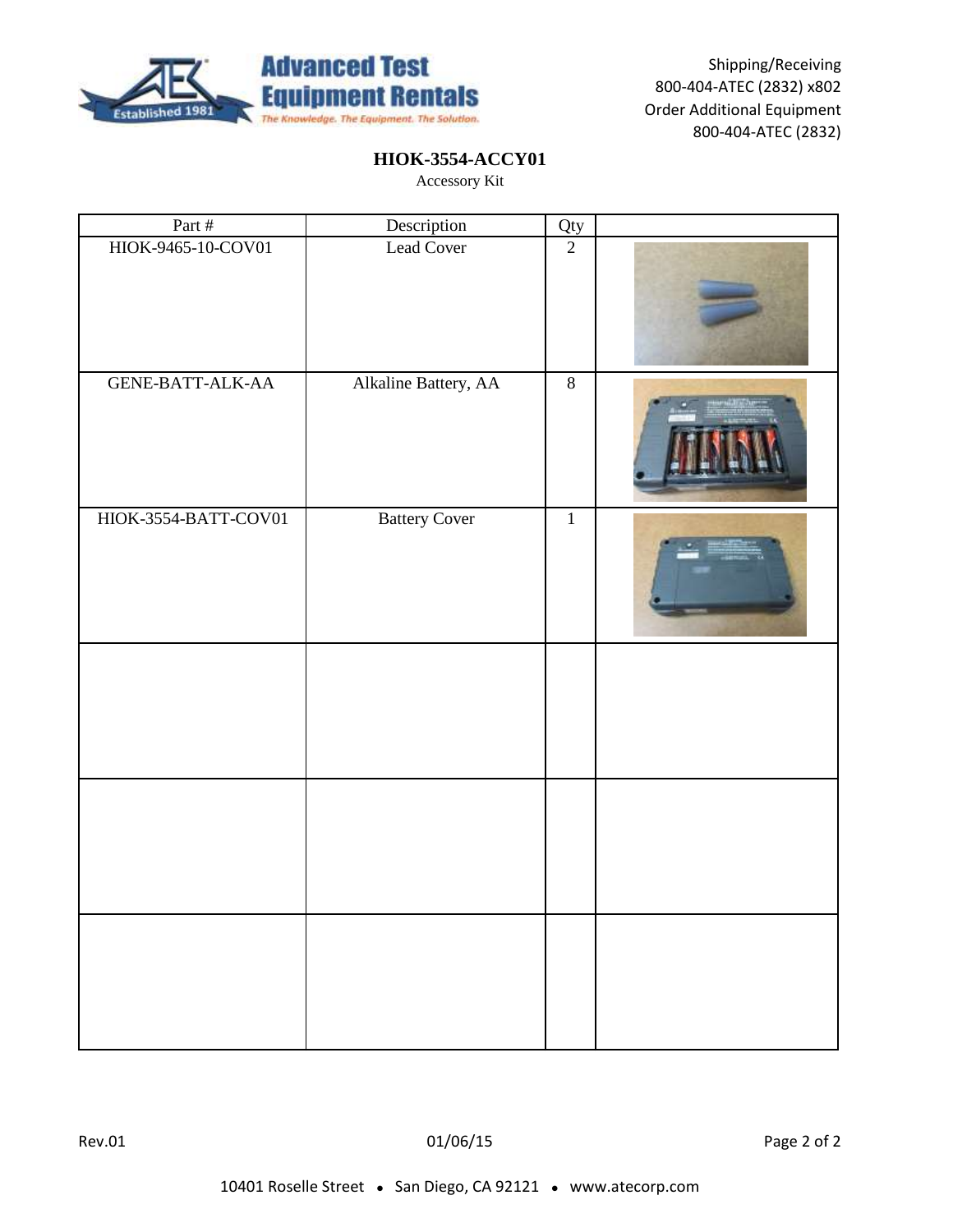

## **HIOK-3554-ACCY02**

| Part #                  | Description                      | Qty          |               |
|-------------------------|----------------------------------|--------------|---------------|
| HIOK-3554-CASE01        | Carrying Case                    | $\mathbf{1}$ | <b>NOTIGE</b> |
| <b>GENE-BATT-ALK-AA</b> | Alkaline Battery, AA             | $\mathbf{1}$ |               |
| HIOK-3554-BATT-COV01    | <b>Battery Cover</b>             | $\mathbf{1}$ |               |
| HIOK-3554-MAN01         | Instruction Manual for HIOK-3554 | $\mathbf{1}$ |               |
| GENE-USB-1              | USB Cable Type A to Mini B       | $\mathbf 1$  |               |
| HIOK-3554-STRAP01       | Shoulder Strap                   | $\,1\,$      | NOTIC         |